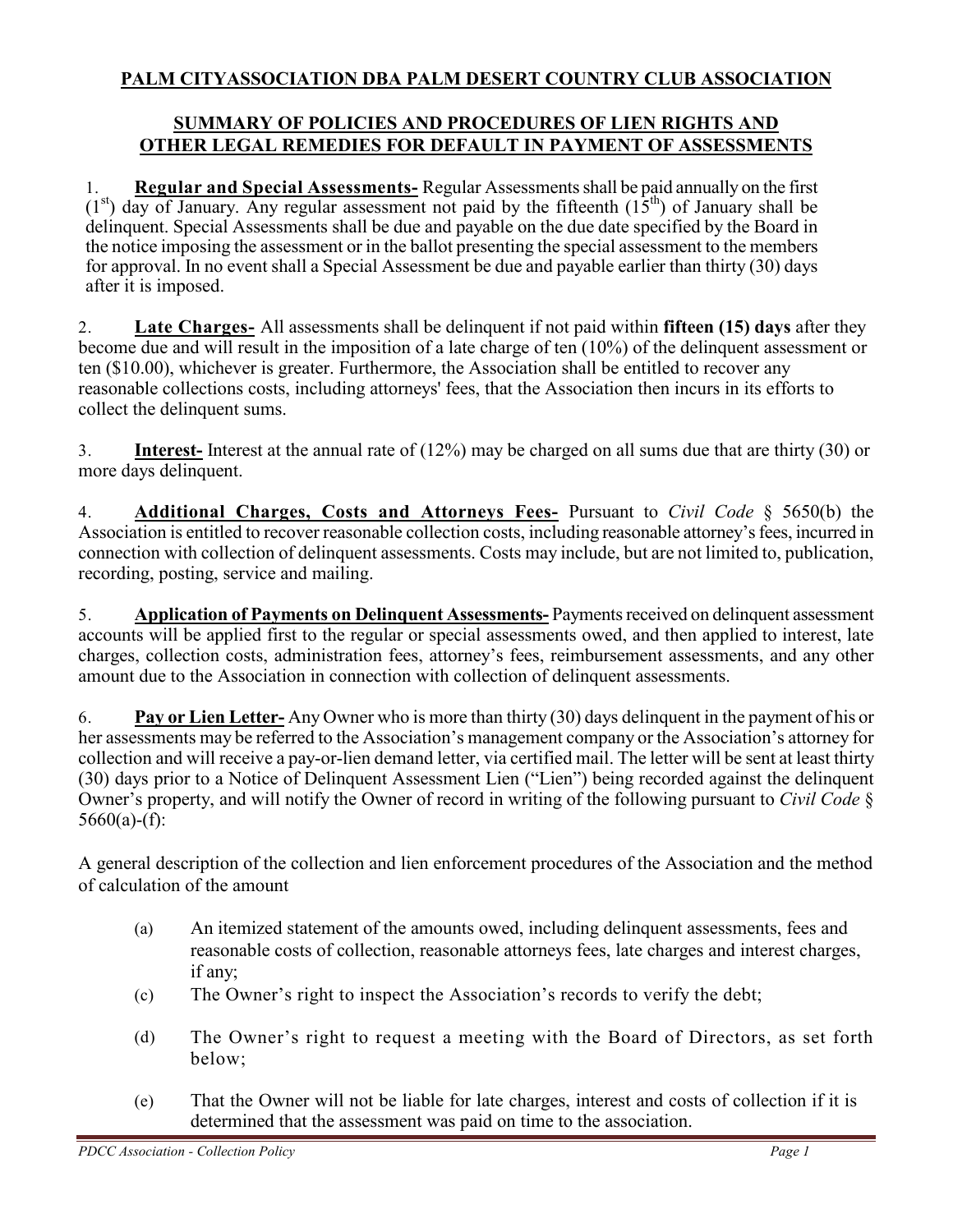- (f) The Owner's right to dispute the debt by submitting a written request for dispute resolution to the Association pursuant to its meet and confer program (known as Internal Dispute Resolution or IDR) pursuant to *Civil Code* § 5910;
- (g) The Owner's right to request Alternative Dispute Resolution (ADR) with a neutral third party pursuant to *Civil Code* § 5935 before the association may initiate foreclosure against the Owner;
- 7. **Owner's Dispute of Debt/Request For Meeting With Board Prior to Lien/Commencement of Small Claims Lawsuit-** Pursuant to *Civil Code* § 5660 (a)-(f) and *Civil Code* § 5658, the Owner has the following rights:
	- (a) Meet and Confer. Prior to recording a lien, the Association shall offer and, if so requested by the Owner, to participate in dispute resolution pursuant to the Association's meet and confer program (known as Internal Dispute Resolution or IDR) pursuant to *Civil Code* § 5910;
	- (b) Request to Meet With Board to Discuss Payment Plan. The Owner may submit a written request to meet with the Board to discuss a payment plan for the debt owed. The Association will provide any standards it has adopted regarding payment plans to Owners. The Board will meet with the Owner in executive session in conjunction with a regularly scheduled Board meeting, within 45 days of the postmark of the request, if such was mailed no later than 15 days after the postmark of the pay or lien letter. If there is no regularly scheduled Board meeting within that period, the Board may designate a committee of one or more members to meet with the Owner.
	- (c) Payment Under Protest and Commencement of Small Claims Action. In addition to pursuing dispute resolution pursuant to *Civil Code* § 5910, pursuant to *Civil Code* § 5658, the Owner may pay under protest the disputed amount and all other amounts levied, including any fees and reasonable costs of collection, reasonable attorney's fees, late charges, and interest, if any, and may thereafter commence an action in Small Claims Court provided the amount in dispute does not exceed the jurisdictional limits of that Court.

8. **Lien/Notice of Delinquent Assessment-** If the delinquent Owner does not bring their account current within thirty (30) days of the pay-or-lien demand Letter, and unless a dispute over such debt has been resolved or a payment plan has been entered into as set forth above, a Lien will be recorded against the Owner's property upon a majority of the Board voting to approve recording the Lien in an open meeting. The Board shall record the vote in the minutes of that meeting. Confidentiality shall be maintained by identifying the property by parcel number in those minutes. The President or other person designated by the Association, including the Association's managing agent or the Association's legal counsel, shall sign the Lien. The Lien shall include an itemized statement of the charges included in the amount of the Lien including the delinquent assessments and all other sum owed, such as late charges, costs and reasonable attorneys fees, a legal description of the property, the name of the record Owner, and the name and address of the trustee authorized to enforce the Lien by sale. A copy of the itemized statement of charges shall be recorded with the Lien.

A copy of such Lien will be mailed to the every person whose name is shown as an Owner of the separate interest in the Association's records within 10 days of the date the Lien is recorded. Upon receipt of a written request by an Owner (mailed in a manner indicating the Association has received the same such as by certified mail) identifying a secondary address to which the Owner wishes collection notices to be sent, the Association shall also send additional copies of any required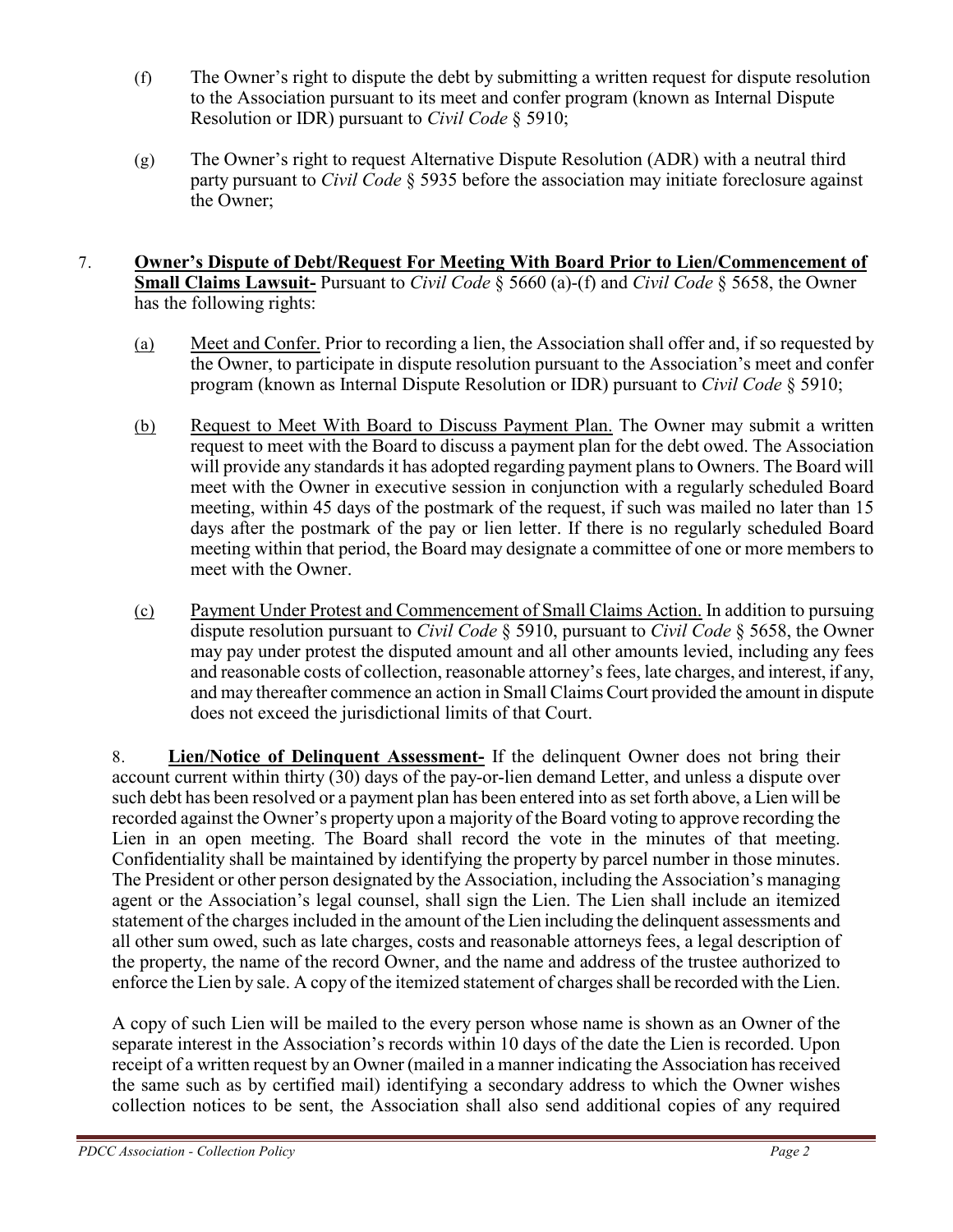collection notices to such secondary address. The Lien is subject to non-judicial foreclosure, and the property may ultimately be foreclosed upon and sold without court action to satisfy the debt owed. Reasonable collection costs incurred in connection with preparing and recording the Lien may be included in the amount of the Lien.

9. **Dispute of Charges after Lien-** Prior to initiating foreclosure for delinquent assessments, the Association shall offer the Owner and, if so requested by the Owner, shall participate in the Association's "meet and confer" program (known as Internal Dispute Resolution or IDR) pursuant to *Civil Code* §5910*,* or Alternative Dispute Resolution (ADR) with a neutral third party pursuant to *Civil Code* § 5935*.* The decision to pursue dispute resolution or a particular type of alternative dispute resolution shall be the choice of the Owner (binding arbitration not available if the Association pursues judicial foreclosure.)

10. **Foreclosure-** If the delinquent Owner does not bring their account current after the Lien has been recorded, and after the foregoing offers of dispute resolution have been presented, a majority of the Board may vote to initiate foreclosure on the Lien in an executive session meeting of the Board. The Board may only authorize foreclosure on a Lien for those regular or special assessments which are of an amount equal to or exceeding one thousand eight hundred dollars (\$1,800) exclusive of late charges, fees, costs of collection, attorney's fees and interest, or which are more than twelve (12) months delinquent. The Board shall record the vote in the minutes of the next meeting of the Board open to all members. Confidentiality shall be maintained by identifying the property by parcel number in those minutes.

The Board shall also vote to approve foreclosure on a Lien which vote shall occur at least thirty (30) days prior to any public sale of the Owner's separate interest property. The Board shall deliver notice of the decision to foreclose by personal service on the Owner or the Owner's legal representative, and by first class mail, postage pre-paid to non-occupant Owners at the most current address shown on the association's books. These limits do not apply to timeshares or assessments owed by developers.

Non-judicial foreclosure will then be commenced by the Association's law firm pursuant to the CC&Rs, and *Civil Code* §§ 5700(a), 5710(a), 5735, and 5710(c)(1)-(2) and 2924*, et seq.* as follows:

- (a) "Initiate Foreclosure"-Notice of Default and Election to Sell ("NOD"). A Notice of Default and Election to Sell (NOD) will be recorded with the County Recorder's Office which puts the property into foreclosure. The Association cannot continue with the non-judicial foreclosure on the property for ninety (90) days from the date the NOD is recorded. The delinquent Owner is responsible for all fees and costs incurred to initiate foreclosure in addition to the delinquent assessments, late charges and interest.
- (b) "Approve Foreclosure"- Notice of Sale (NOS). If the delinquency is not cured within ninety (90) days of the NOD being recorded, and upon receipt of approval and authorization of the action by the Board pursuant to a vote, the attorney will proceed by recording, publishing and posting a NOS. The delinquent Owner is responsible for all fees and costs incurred to prepare record, publish and post the NOS, in addition to the delinquent assessments, late charges and interest.